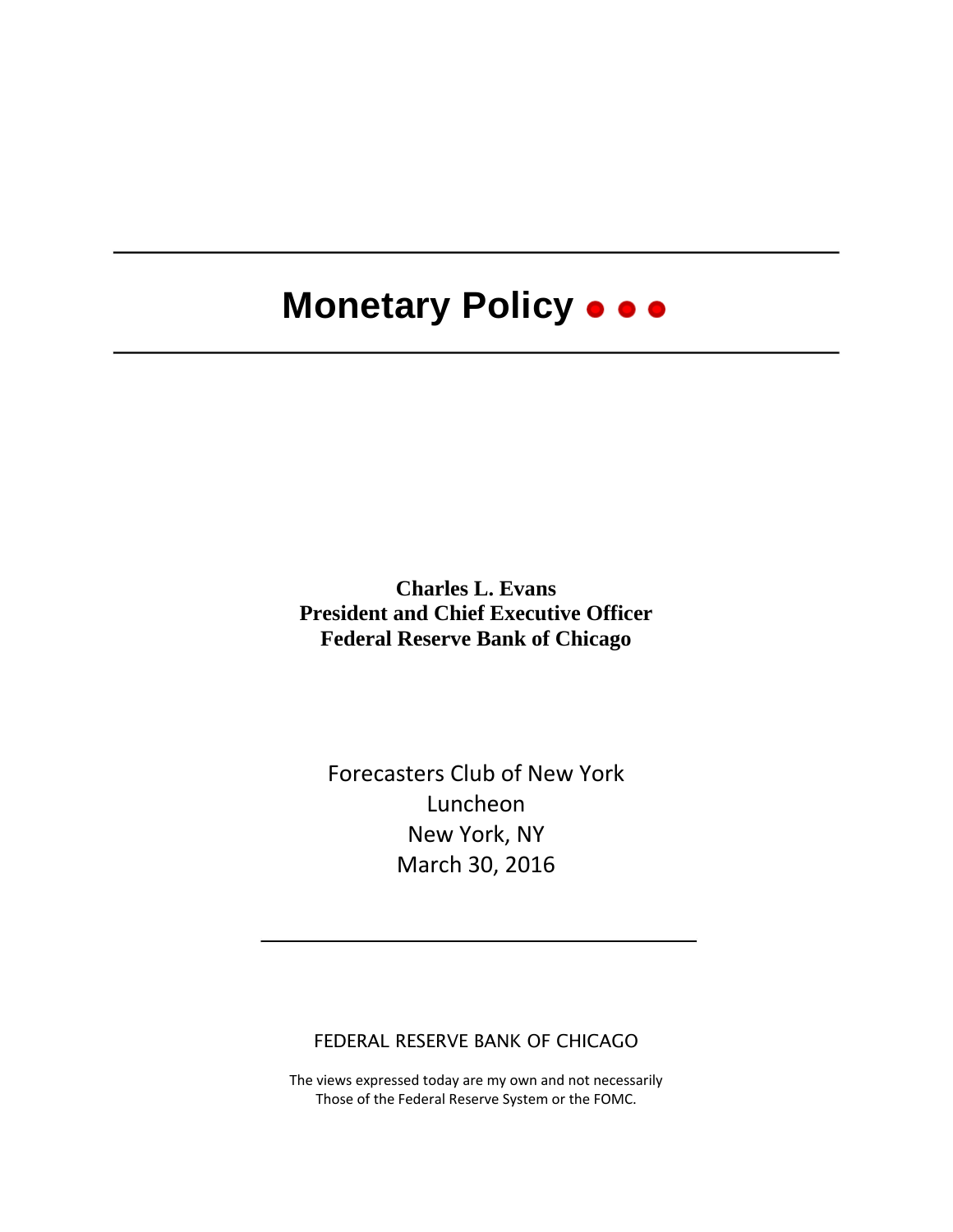### **Monetary Policy**

Charles L. Evans President and Chief Executive Officer Federal Reserve Bank of Chicago

#### **Introduction**

Good afternoon and thank you. It is a pleasure to be here. Let me begin by noting that my comments today reflect my own views and do not necessarily represent those of my colleagues on the Federal Open Market Committee (FOMC) or within the Federal Reserve System.

Sharing an outlook with this group is a bit like carting sand to the beach. You already know the details of the latest data. And you have spent a good deal of time and effort applying your own expertise in putting together your projections. What more, then, can I offer? Well, I can bore you with my own outlook for the U.S. economy, of course! But, I'll also try to spice things up by focusing on some broader economic issues facing the U.S. today, their implications for our longer-term growth prospects and how best to steer monetary policy in this complicated environment.

So, first, let me give you a preview of my comments today:

- Like many of you in this room, I expect real gross domestic product (GDP) to increase in the range of 2 to 2-1/2 percent in 2016, with the U.S. household sector leading the way in supporting growth in aggregate demand. This is my modal outlook; but I see the balance of risks as tilted to the downside.
- I will next discuss the pretty modest assumption for the potential growth rate of the U.S. economy that underlies this projection. Ten years ago, potential growth was around 3 percent. Today, I think it is around 2 percent. This is an enormous difference.
- With regard to monetary policy, lower long-run potential growth means that the long-run equilibrium real interest rate—our good friend, *r\**—will likely be lower than it has been in the past.
- Furthermore, given the headwinds from the international sector and some remaining hangovers from the Great Recession, the current level of *r\** probably is even lower than its long-run level.
- I will finish up by talking about how my views of appropriate monetary policy are shaped by these assessments of the equilibrium real interest rate, as well as by the importance of risk management in policymaking.
- For the punch line: My fed funds rate assumptions used to be some of the most accommodative ones on the FOMC. Today, with the latest changes in the Committee's well-known "dot plot," I am comfortable with the path for the federal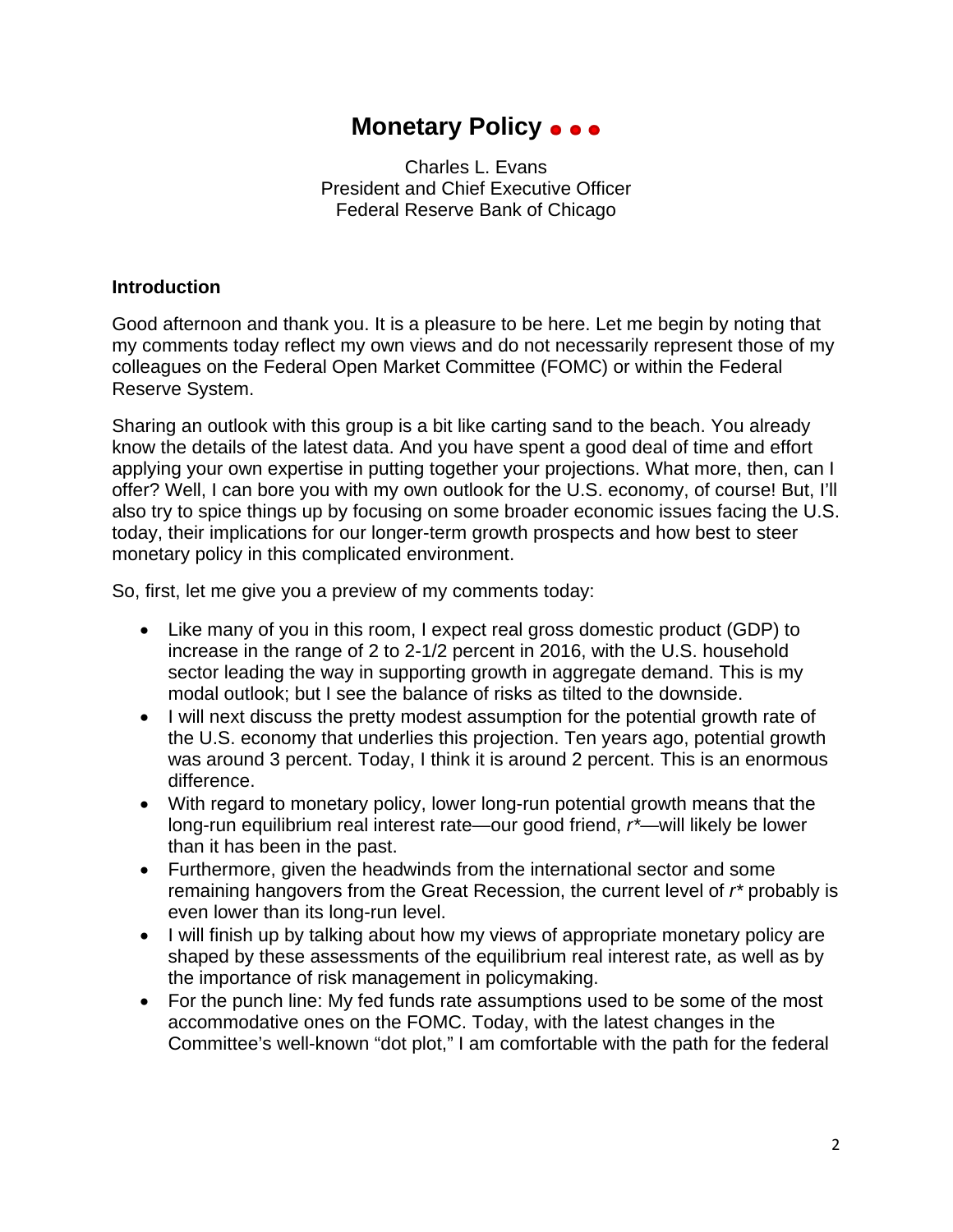funds rate projected by the median FOMC participant in the March Summary of Economic Projections (SEP). [1](#page-2-0)

Now let me turn to my outlook for the U.S. economy.

#### **U.S. Economic Outlook**

I anticipate growth will be in the range of 2 to 2-1/2 percent in 2016. So, close to or a bit better than last year's 2 percent rate. The U.S. consumer is the linchpin behind this outlook. I think this winter's somewhat softer readings on consumption will prove to be transitory. This is because the most important fundamental supporting household spending is the substantially improved labor market in the U.S. Over the past two years, employment growth has averaged more than 200,000 per month and the unemployment rate has fallen to below 5 percent, half its 2009 peak. Such job gains, the attendant growth in households' income and improved confidence over future job prospects should continue to support fairly solid increases in consumer spending.

Lower energy prices also add to the health of the American consumer. Two years ago the average price for a gallon of regular gasoline was about \$3.50 per gallon.<sup>[2](#page-2-1)</sup> Today, it is around \$2. Those savings at the pump are available to support spending on other items, pay off debt or add to the household's nest egg. Furthermore, for my forecast, I assume interest rates will stay quite low for some time, which should further bolster consumer spending. For example, low borrowing rates helped push new motor vehicle sales in 2015 to a near-record level, and vehicle sales have remained strong so far in 2016. Healthy labor markets, improved balance sheets and low interest rates will also help housing markets. Indeed, although new home building still remains below what would be considered normal, growth in residential investment has been improving slowly but steadily for the past four years.

However, juxtaposed against the relatively solid prospects for household spending, there are several factors weighing on growth in the U.S. The slowdown in global economic growth — notably in emerging market economies — and uncertainty about future international prospects have contributed to a rising dollar and declining commodity prices since mid-2014. The trade-weighted dollar has appreciated almost 20 percent since June 2014, while oil prices are down around 65 percent over the same period. As a result, U.S. manufacturers and agricultural producers that sell their products in global markets face challenges, as do oil, gas and mining companies and their suppliers. As the uncertainties over foreign growth prospects resolve — hopefully, for the better — the upward pressure on the dollar should diminish and the international headwinds on domestic growth should dissipate. Still, I do not expect the international sector to be an engine for U.S. growth for some time.

<span id="page-2-0"></span> $\overline{\phantom{a}}$ 1 Federal Open Market Committee (2016a). The Summary of Economic Projections, which is released four times a year, gives FOMC participants' forecasts of key economic variables over the next three years and for the longer run.

<span id="page-2-1"></span> $2$  See U.S. Energy Information Administration (2016).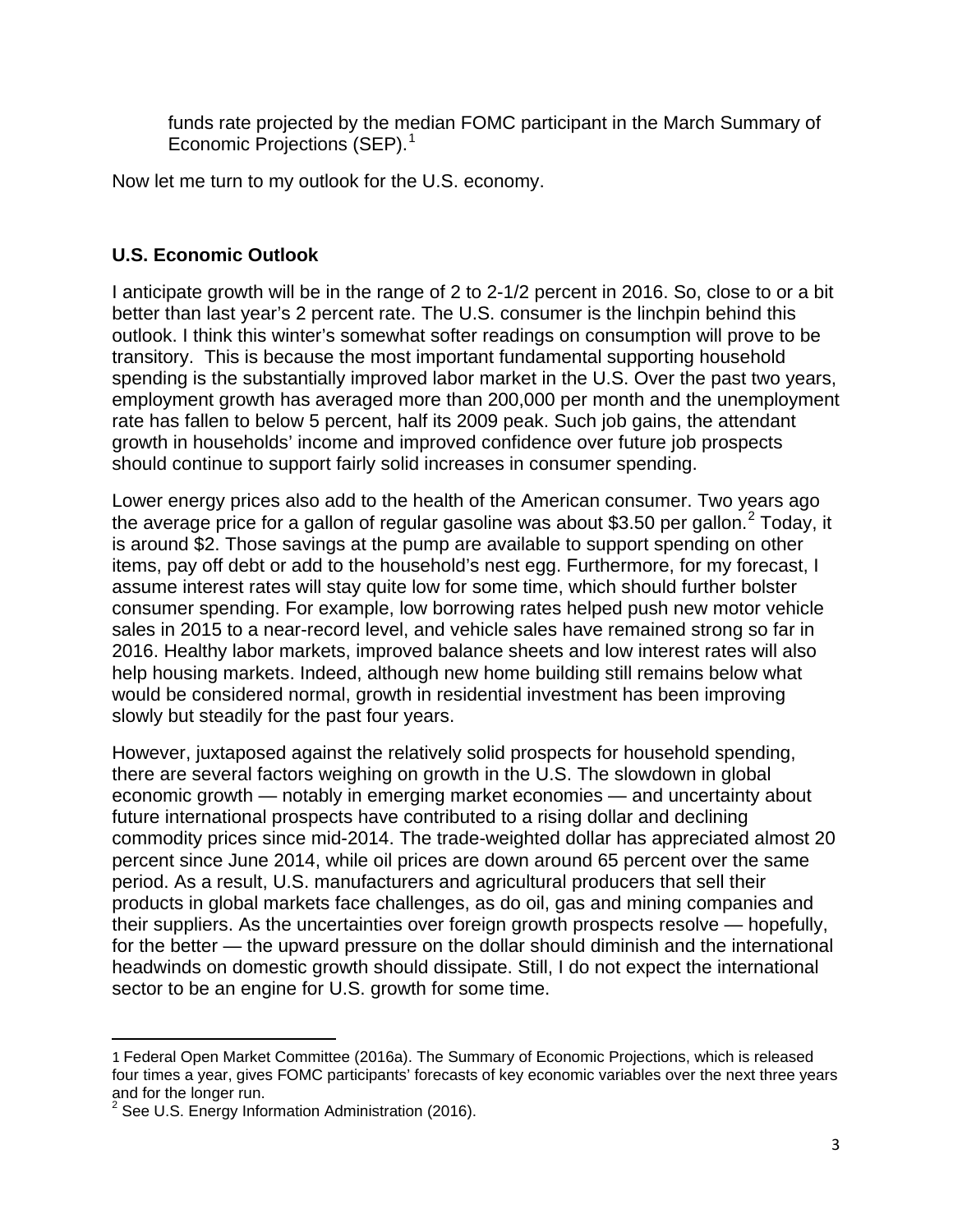In part reflecting these global issues, financial conditions in the U.S. have tightened noticeably since the middle of last year. While stock prices are about the same, they have been at times highly volatile, perhaps reflecting the heightened uncertainty among investors. Although declining somewhat in recent weeks, spreads on corporate bonds, particularly for riskier borrowers, have on net widened significantly over the past year or so. All told, tighter financial conditions have presented an additional headwind for growth, likely dampening the spending by both households and businesses. Indeed, business capital expenditures have been lackluster since late 2014, reflecting a sharp pull-back in energy-related spending, as well as a heightened degree of caution and tighter credit for a broader set of firms.

Given my growth outlook, I expect that the unemployment rate will edge down further to between 4-1/2 and 4-3/4 percent by the end of next year. Along with most of my colleagues on the Federal Open Market Committee, I judge that an unemployment rate that averages somewhat under 5 percent over the longer run is consistent with the Federal Reserve's maximum employment mandate. I expect the unemployment rate to go slightly below this benchmark. That said a few other labor market indicators — such as the large number of people who are employed part time but who would prefer a fulltime job and subdued wage growth — suggest that today there remains some additional resource slack beyond what is indicated by the unemployment rate alone. So I'm not completely confident that we have met our employment objective just yet. And there are additional benefits from reinforcing labor market attachment to greater numbers of workers. Let me be clear, we have made tremendous progress in recent years. However, I don't think that, broadly speaking, labor market conditions will reach neutral until the unemployment rate is modestly below its long-run normal level.

Let me now turn to inflation. We have not done well on this leg of our dual mandate. As you all know, in January 2012 the FOMC set 2 percent inflation — measured by the annual change in the Price Index for Personal Consumption Expenditures (PCE) — as the explicit inflation target consistent with our price stability mandate.<sup>[3](#page-3-0)</sup> Well, over the past eight years PCE inflation has averaged only 1.5 percent. I am of the school that likes to strip out the volatile and transitory food and energy components and look at core inflation. This is because core inflation gives a better indicator of where total inflation is likely to be headed over the next year or so than total inflation itself. Core PCE inflation also has run well below 2 percent for quite a long time. Over the past couple of months, however, core inflation moved up to 1.7 percent on a year-over-year basis. I am encouraged by this development, and have raised my forecast for core inflation in 2016 to 1.6 percent. Looking further ahead, I see both core and total inflation moving up gradually to approach our 2 percent inflation target within the next three years. This path reflects the dissipating effects on consumer prices of earlier declines in energy prices and the appreciation in the dollar. It also reflects the influence of further improvements in labor markets and growth in economic activity.

However, I am a bit uneasy about this forecast. It is too early to tell whether the recent firmer readings in the inflation data will last or prove to be temporary volatility and

<span id="page-3-0"></span><sup>&</sup>lt;sup>3</sup> This was first acknowledged in Federal Open Market Committee (2012a). It remains in the most recent statement of our longer-run goals; see Federal Open Market Committee (2016b).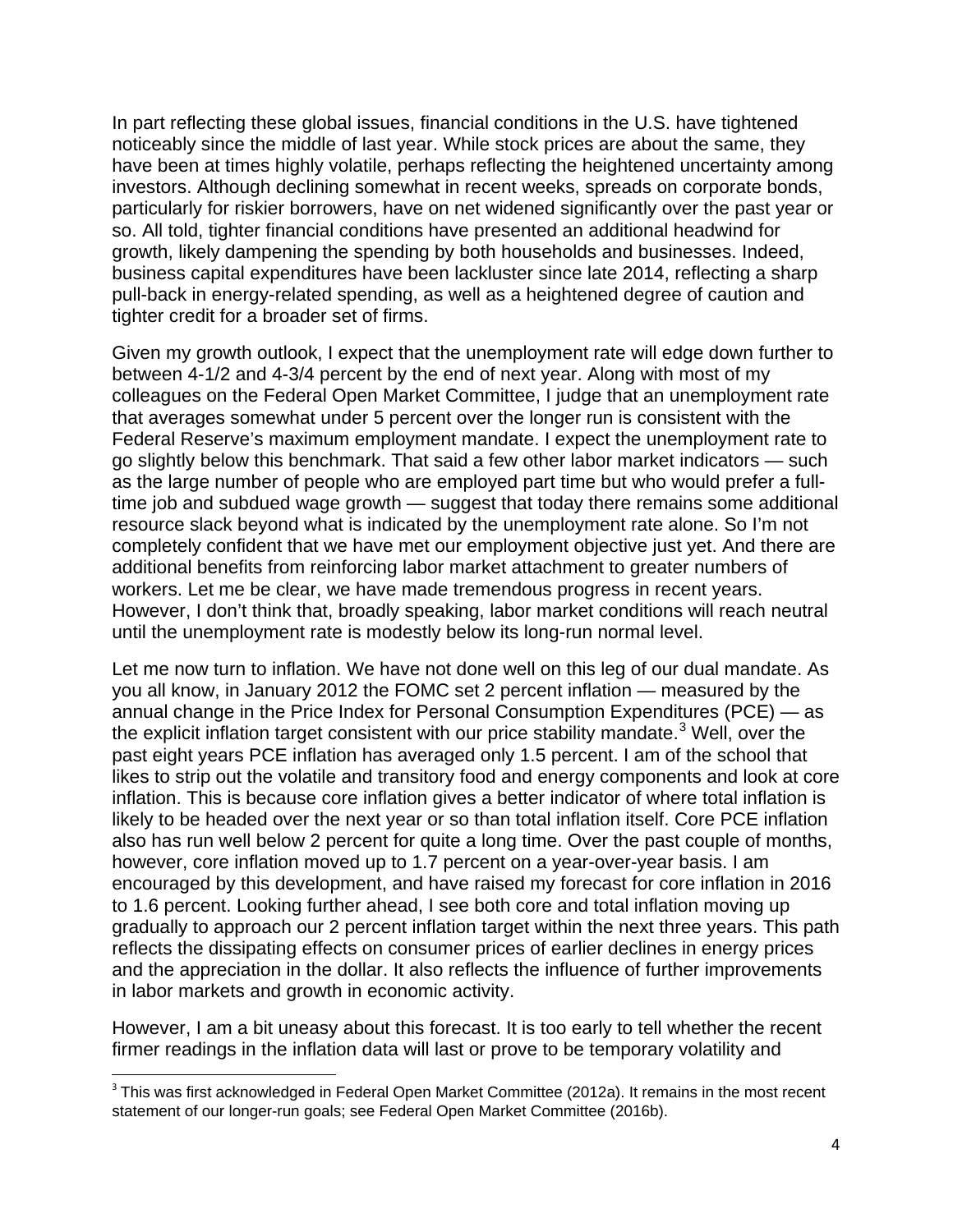reverse in coming months. We saw this happen in 2012. And there are some other downside risks to consider. International developments may result in further declines in energy prices or greater appreciation of the dollar. Most worrisome to me is the risk that inflation expectations might drift lower. Undershooting our 2 percent inflation target for as long as we have raises the risk that the public will expect persistently low inflation in the future. If such a mind-set becomes embedded in decisions regarding wages and prices, then returning inflation to 2 percent will be that much more difficult. Here, I find it troubling that the compensation for prospective inflation built into a number of financial market asset prices has drifted down considerably over the past two years. More recently, some survey-based measures of inflation expectations, which had previously seemed unmovable, edged down to historically low levels. True, financial market inflation compensation and survey measures of inflation expectations have risen some of late, but they still remain quite low.

To recap, I expect the U.S. economy to grow at a moderate pace over the next few years. This growth will be primarily driven by further increases in household spending. I also expect to make additional progress toward our 2 percent inflation target. While I see this path for the U.S. economy as the most likely outcome, there are a number of downside risks to my outlook for both growth and inflation. Before discussing the implications of this forecast for my views on appropriate monetary policy, let me put my growth outlook in a longer-run context.

#### **My Growth Forecast in Longer-Run Context**

By historical standards, my forecast of real GDP growth in the range of 2 to 2-1/2 percent doesn't seem particularly optimistic. It's in line with the average pace of growth since 2009, which is about 2-1/4 percent. By comparison, over the previous three expansions real GDP growth averaged closer to an annual rate of 3-1/2 percent. The decline from 3-1/2 percent growth to 2-1/4 percent makes one sit back and take notice. What's going on? Why has growth in real activity been so subdued in the current expansion?

For one thing, the financial crisis and the ensuing Great Recession had far-reaching negative effects. You are all too well aware of these scars. With the support of accommodative monetary policy, these impediments to growth have been slowly dissipating. Nonetheless, I think these and other headwinds will take some more time to completely fade away.

In addition, as I survey the economic landscape, I see other factors that could hold growth back even after these impediments recede. Broadly speaking, an economy's long-run growth potential depends upon increases in its productive resources and the technological improvements that enable those resources to produce more.

One of those key productive resources is labor. Here, demographics are working against us. Population growth has slowed. Moreover, the labor force participation rate has been declining steadily. Some of this decline is due to the graying of the population, but other trends are at work as well. Slower labor force growth translates directly into slower potential output growth. Additionally, for the economy to make the best use of its labor resources, workers must possess the right skills. My staff estimates that between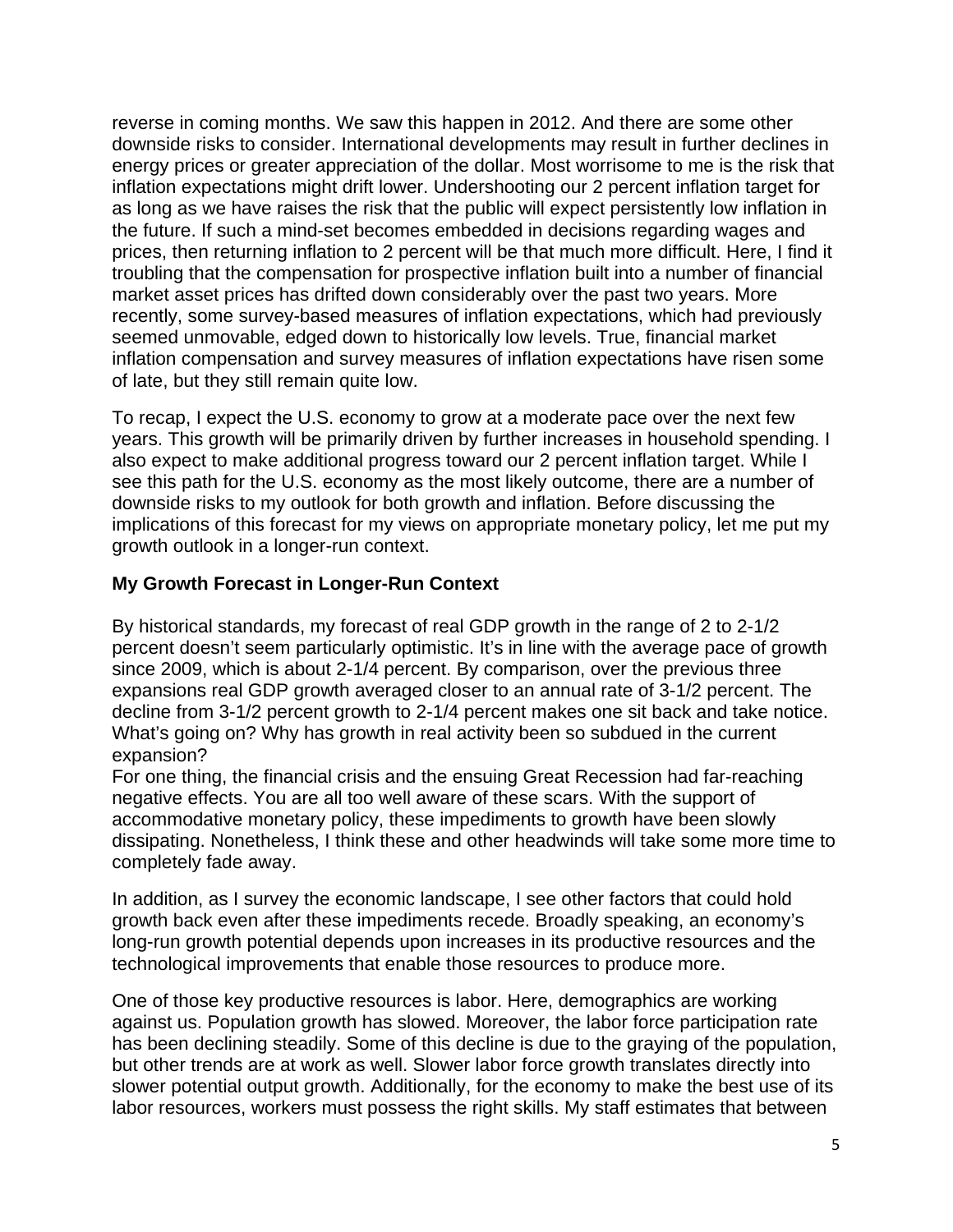1965 and 1985, educational improvement added more than half a percent annually to labor quality — that is, effective labor input into the aggregate production function for the U.S. grew a half a percentage point a year faster than the increase in total hours worked.<sup>[4](#page-5-0)</sup> However, further progress seems to have stalled as new entrants to the labor force have roughly similar educational attainment as retiring baby boomers, but less work experience. This is another possible reason for slower potential economic growth.

Economic growth over the longer run also depends upon technological progress. By one carefully estimated measure — made by John Fernald and co-authors at the San Francisco Fed — the underlying trend in total factor productivity growth has declined from 1.8 percent during the productivity boom of the mid-1990s to mid-2000s to a mere half a percent today.<sup>[5](#page-5-1)</sup> That is in line with the low productivity growth period from the 1970s to the mid-1990s. Some economists, such as Robert Gordon (2012) at Northwestern, think that the slowdown in trend productivity growth is probably here to stay. Gordon argues that the search for transformative technologies that spurred productivity and economic growth in the past has become increasingly costly and more difficult to harvest: We have already picked the low-hanging fruit. Consequently, Gordon sees limited potential for a continuing stream of transformative inventions.<sup>[6](#page-5-2)</sup> The gloomy conclusion of his line of reasoning is that slow productivity growth will hold back potential economic growth for the foreseeable future.

The notion that longer-run potential growth is slowing is a view that has been gaining traction lately. This assessment is reflected to some degree in the economic projections of FOMC participants. As recently as January 2012, FOMC participants assessed the long-run potential growth rate of the economy to be around 2.5 percent.<sup>[7](#page-5-3)</sup> Today, the median FOMC participant believes that longer-run real GDP growth is only 2 percent. Even the most optimistic of my colleagues places this number at around 2.4 percent.<sup>[8](#page-5-4)</sup>

When measured against these benchmarks, my forecast of GDP growth in the range of 2 to 2-1/2 percent in 2016 is simply saying that the economy will expand a bit faster than its longer-run productive capabilities. This number may be disappointing — we would certainly like stronger sustainable growth — but only in Lake Wobegone can growth be above trend every year. There is nothing much that monetary policy can do about labor force trends or technical progress. These are structural conditions the FOMC must recognize when setting monetary policy.

<span id="page-5-0"></span> <sup>4</sup> Aaronson and Sullivan (2002).

<span id="page-5-1"></span><sup>5</sup> Byrne, Fernald and Reinsdorf (2016).Total factor productivity captures the residual growth in total output of the national economy that cannot be explained by the accumulation of measured inputs, such as labor and capital.

<span id="page-5-2"></span><sup>&</sup>lt;sup>6</sup> Not everyone subscribes to this viewpoint. Information technology has transformed production in ways we may not fully comprehend. Moreover, transformative technological advances are inherently difficult to predict. Although measured productivity growth has slowed in recent years, the transformative innovations of tomorrow may well be in the pipeline. We just may not be able to see measurable widespread evidence yet.<br><sup>7</sup> See Federal Open Market Committee (2012b). The full range of the longer-run estimates was 2.2

<span id="page-5-3"></span>percent to 3 percent and the central tendency was in the 2.3 percent to 2.6 percent range.

<span id="page-5-4"></span><sup>&</sup>lt;sup>8</sup> Federal Open Market Committee (2016a).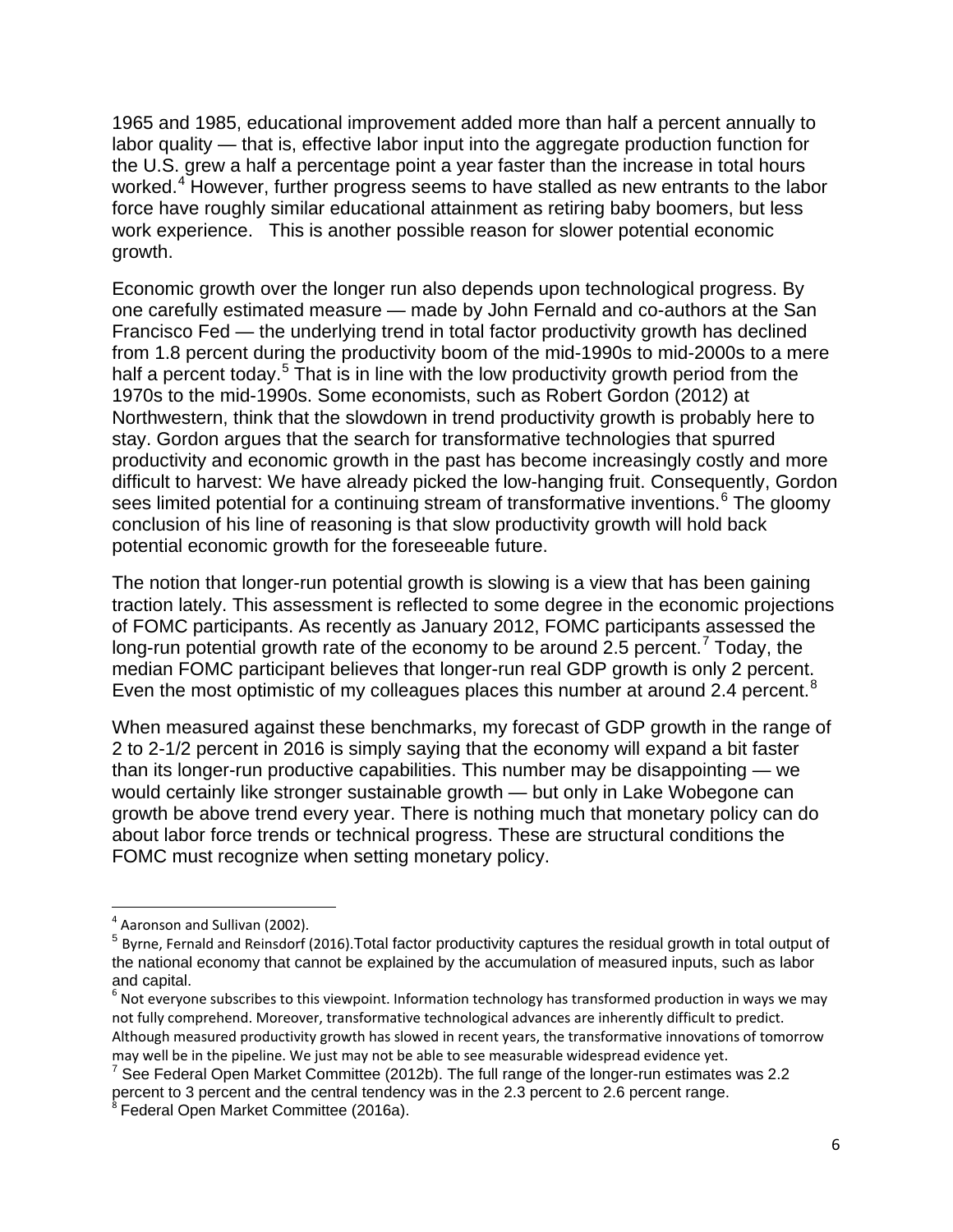#### **Lower Potential Growth, Lower Equilibrium Interest Rates**

That is not to say, however, that these benchmarks do not influence policy. Importantly, lower potential output growth implies lower returns to investment. As a result, equilibrium short-term real interest rates, which are the rates consistent with fully employed resources, are lower in an economy with lower potential output growth. And, of course, lower real rates imply lower nominal rates, even when inflation is at its target. So, the equilibrium federal funds rate — which is the funds rate associated with a neutral monetary policy (policy that is neither expansionary nor contractionary) — is lower in an economy with a lower potential output growth.<sup>[9](#page-6-0)</sup> Possibly reflecting these new circumstances, in March FOMC participants' projections for the longer-run nominal federal funds rate were in the range of 3 to 4 percent, with the median projection at 3-  $1/4$  percent.<sup>[10](#page-6-1)</sup> Four years ago, when forecasts of potential growth were higher, the Committee was projecting the long-run funds rate would be in the range of 3-3/4 to 4- 1/2 percent — about 50 basis points higher than today's estimates.<sup>[11](#page-6-2)</sup>

#### **What Is Next for Monetary Policy?**

So, even after normalizing policy, the federal funds rate will likely end up at a lower level than in the past. I'd now like to talk about what the transition path to that new level might look like.

Again, I will refer to the Summary of Economic Projections. Here is the well-known and extremely valuable dot plot. The chart shows each FOMC participant's views of the appropriate target federal funds rate at the end of each of the next three years and in the longer run. These views are conditional on the data and outlook as of our March FOMC meeting.

<span id="page-6-0"></span> $9$  Of course, there are other reasons why equilibrium interest rates are likely lower than they were in the past. For example, former Fed Chair Ben Bernanke has frequently discussed the global savings glut as a key factor driving down equilibrium interest rates. As the world population has aged and as residents of fast-growing emerging economies have grown wealthier, the saving rate in most countries has increased. This has resulted in a larger pool of funds seeking safe, profitable opportunities for investment. However, domestic investment opportunities in most of these countries have not kept pace with the increased saving rates. This higher supply of investable funds relative to domestic demand has driven down interest rates worldwide. In addition, former Treasury Secretary Lawrence Summers has expanded on these influences, speculating that soft aggregate demand worldwide has discouraged structural investment and capital stock growth (his view of the "secular stagnation" hypothesis). These two ideas are closely related.<br><sup>10</sup> Federal Open Market Committee (2016a).<br><sup>11</sup> Federal Open Market Committee (2012b).

<span id="page-6-2"></span><span id="page-6-1"></span>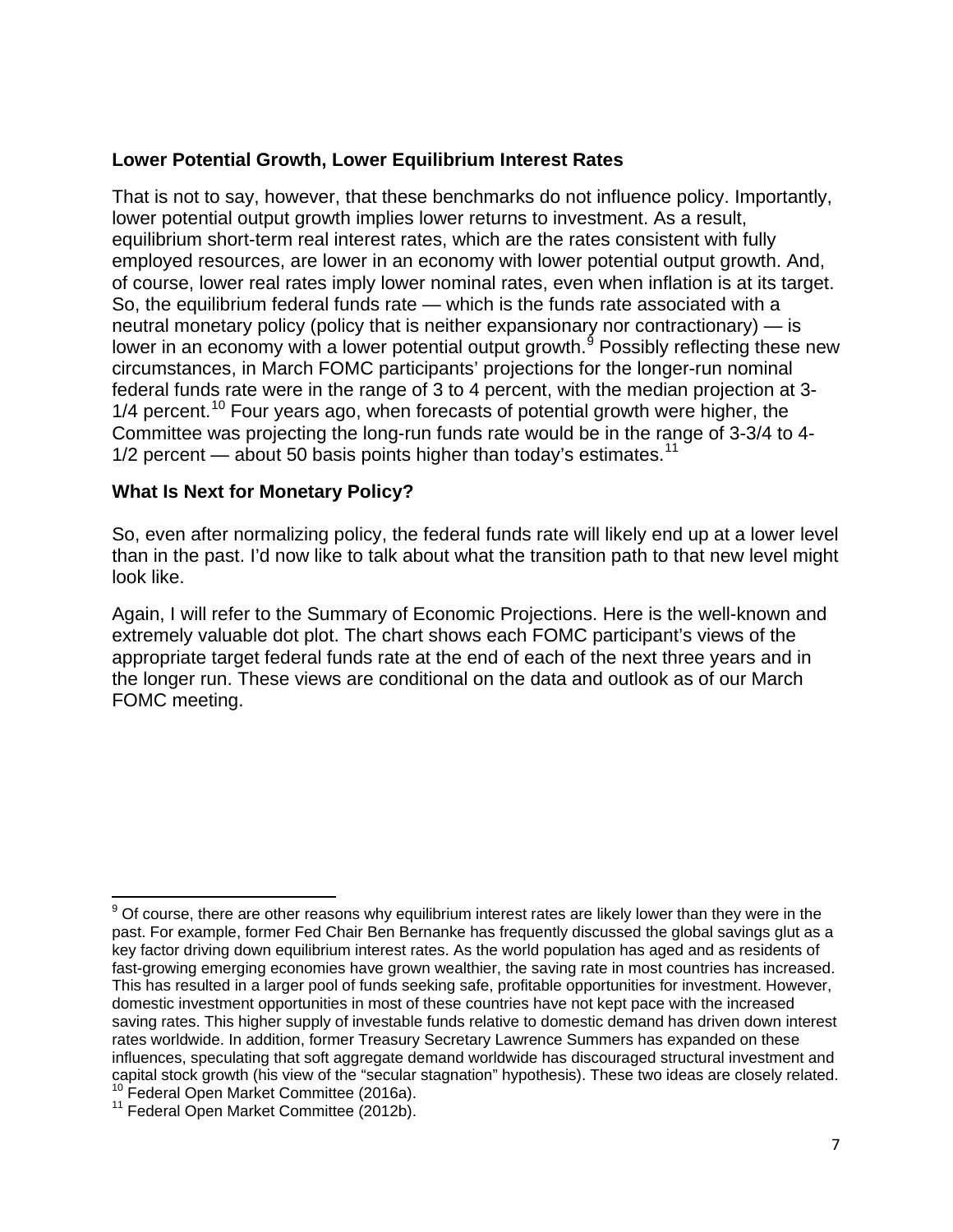## Appropriate Pace of Policy Firming

**Federal Funds Rate at Year-End**  $(percent)$ 



Source: Interest rate projections are from the March 16, 2016 FOMC Summary of Economic Projections. .<br>Market expectations are from OIS futures as of March 24, 2016. Red dots indicate the median projection.

Focus for a moment on the median of the policy projections, indicated by the red dots. The median participant expects only two more rate hikes over the remainder of this year and then an additional 100 basis points or so of tightening in each of 2017 and 2018. By historical standards, this certainly is a gradual path. It is even slower than the so-called measured pace of increases over the 2004–06 tightening cycle — that was 25 basis points per meeting, or 200 basis points a year.

At the same time, the median FOMC projection for the next three years envisions growth averaging slightly better than its long-run potential, the unemployment rate falling below its long-run natural rate<sup>[12](#page-7-0)</sup> and inflation gradually reaching our target. Given such relatively good projections for the economy's performance, why is the median expected policy path so low?

Naturally, I cannot speak for my colleagues on the FOMC. However, there are several reasons why I think a very shallow funds rate path, such as the one envisioned by the median FOMC participant, is appropriate.

First, my forecasts for above-potential growth and lower unemployment depend critically on the accommodative boost from a gradual path for policy rates. Given my interpretation of conditions today, a faster pace of tightening than the one I envision would lead me to a less optimistic economic forecast.

<span id="page-7-0"></span> $12$  The natural (or trend) rate of unemployment is the unemployment rate that would prevail in an economy making full use of its productive resources.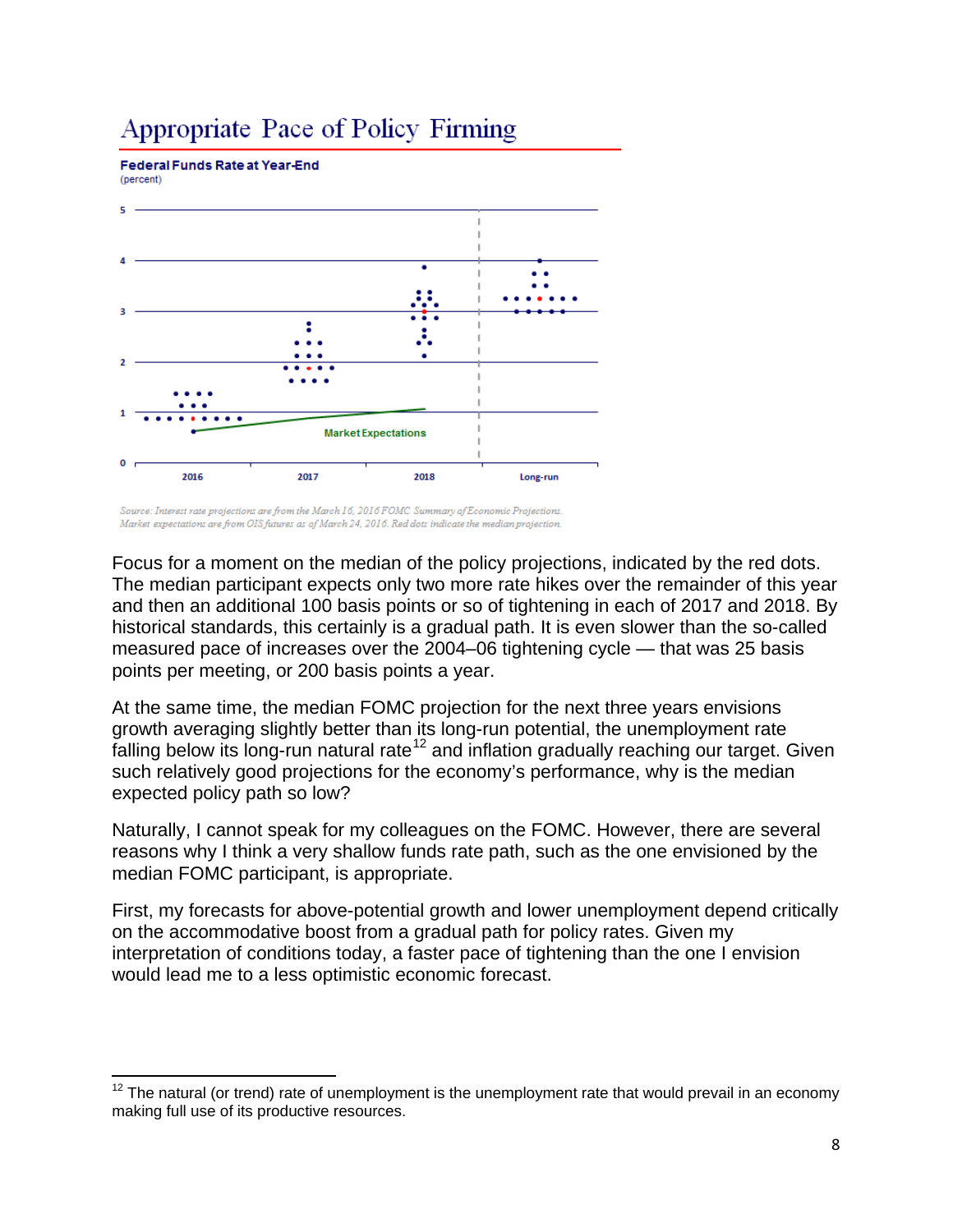Second, as I noted earlier, the FOMC needs to be concerned about inflation expectations slipping below its inflation target. If the public doesn't believe policymakers are trying to hit a symmetric 2 percent inflation target, it will be all that much harder to reach that policy goal. To convince them of this, appropriate policy should provide enough accommodation to generate a reasonable likelihood that inflation in the future could moderately exceed 2 percent.<sup>[13](#page-8-0)</sup>

Third, the very shallow path also reflects my view that the neutral level of the federal funds rate today is lower than its eventual long-run level. By some estimates, the equilibrium inflation-adjusted rate is currently near zero. The degree of accommodation in actual policy needs to be judged against this benchmark. So the 75 to 100 basis point range for the nominal fed funds rate in the median SEP forecast for the end of 2016 is not terribly far below neutral.<sup>[14](#page-8-1)</sup> The equilibrium real rate should rise gradually as headwinds fade over time. And as this rate does, the benchmark to judge policy accommodation will also rise. But this is likely to be a slow adjustment.

And finally, my view of optimal policy also provides for risk management. Here is what I mean.

Although I foresee moderate growth, that forecast faces a number of risks. On the upside, the solid labor market and continued low energy prices could lead to stronger household spending than expected, with attendant spillovers to other components of domestic demand. On the downside, the international situation could deteriorate, with related movements in the dollar and financial conditions weighing more heavily on domestic spending than assumed. Similarly, my inflation forecast faces two-sided risks. On the upside, the recent higher readings on core prices could prove to be more persistent than I have assumed. On the downside, the recent improvements could prove to be ephemeral or there could be further declines in energy prices, appreciation of the dollar or a slippage in inflation expectations.

Faced with such uncertainty, policymakers could make two potential policy mistakes.

The first mistake is that the FOMC could raise rates too quickly, only to be hit by one or more of the downside surprises. In order to put the economy back on track, we would have to cut interest rates back to zero and possibly even resort to unconventional policy tools, such as more quantitative easing.<sup>[15](#page-8-2)</sup> I think unconventional policy tools have been effective, but they clearly are second-best alternatives to traditional policy and something we would all like to avoid. I should note, too, that with the economy facing a potentially lower growth rate and lower equilibrium interest rates, the likelihood of some

<span id="page-8-0"></span> $13$  This is not as heretical as it might first appear. After all, it is a simple consequence of having a symmetric inflation target: It is difficult to average 2 percent inflation over the medium term if there is little chance of inflation ever running above 2 percent. If policy preempts this possibility, the public could begin to mistakenly believe that 2 percent inflation is a ceiling — and not a symmetric target. As a result, expectations for average inflation could fall, lessening the upward pull on actual inflation and making it even more difficult for us to achieve our 2 percent target.<br><sup>14</sup> Federal Open Market Committee (2016a).

<span id="page-8-2"></span><span id="page-8-1"></span> $15$  For more about the quantitative easing programs (also referred to as large-scale asset purchases) and the rationale behind them, see Board of Governors of the Federal Reserve System (2015).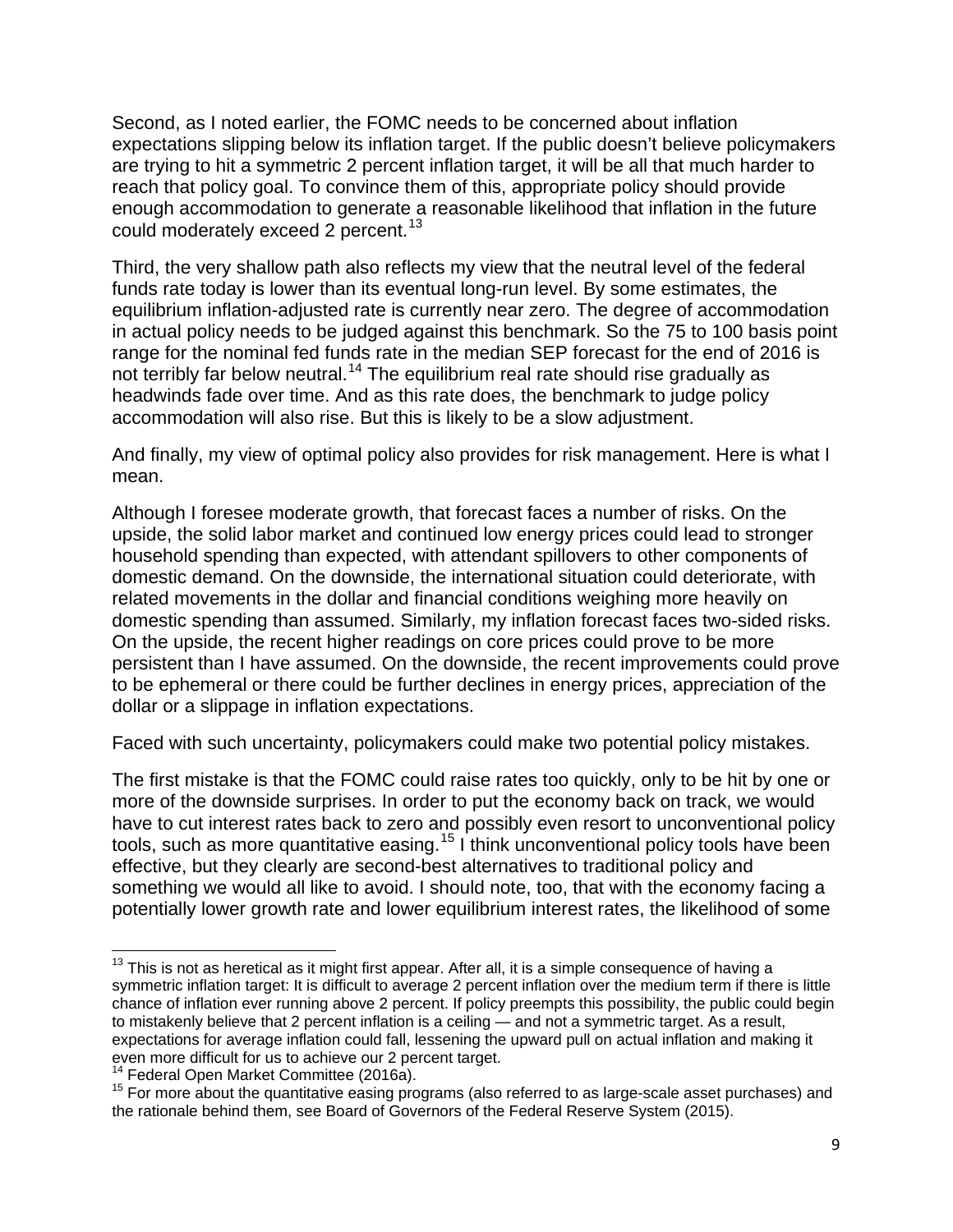shock forcing us back to the effective lower bound may be uncomfortably high. The difficulties experienced in Japan and Europe come to mind.

The second (alternative) potential policy mistake the Committee could make is that sometime during the gradual normalization process the U.S. economy experiences upside surprises in growth and inflation. Well, policymakers have the experience and the appropriate tools to deal with such an outcome; we probably could keep inflation in check with only moderate increases in interest rates relative to current forecasts. Given how gradual the rate increases are in the baseline SEP, policy could be made a good deal more restrictive, for example, by simply increasing rates 25 basis points at every meeting — just as we did during the measured pace adjustments in 2004–06. A question for the audience: Who thinks those were fast? So, to me, concerns about the risks of rapid increases in rates in this scenario seem overblown.

To summarize, policymakers would have to resort to second-best policy tools to deal with unexpected weakness in activity or inflation, but we can use our old tried-and-true instruments for addressing stronger-than-expected outcomes. Even if the odds of upside and downside shocks are the same, the costs are not. How should the FOMC address these asymmetric risks? Well, we should buy some insurance against unexpected weakness by accepting a somewhat higher likelihood of stronger outcomes. Translated into monetary policy, this means being more accommodative than usual to provide an extra boost to aggregate demand as a buffer against possible future downside shocks that might otherwise drive us back to the effective lower bound.

But beyond this asymmetry in costs, I see the distribution of future shocks as skewed in the direction of output running somewhat softer and inflation somewhat lower than what I have written down in my baseline projection. This tilting of the odds strengthens the rationale for shading policy in the direction of accommodation and provides additional support for a gradual path in normalizing policy.

To sum up, in 2016, I expect growth that is somewhat above trend and further progress in moving inflation toward our 2 percent target. As I consider how to calibrate monetary policy in the months and years ahead, I see two general — but key — considerations to keep in mind: 1) There are a number of downside risks to my near-term forecast; and 2) the equilibrium real federal funds rate is likely lower today than in the past (not only in the short run, as the economy continues to heal from past wounds, but also in the long run). Today, the confluence of these considerations leads me to conclude that a very shallow path — such as the one envisioned by the median FOMC participant in March — is the most appropriate path for policy normalization over the next three years.

Thank you.